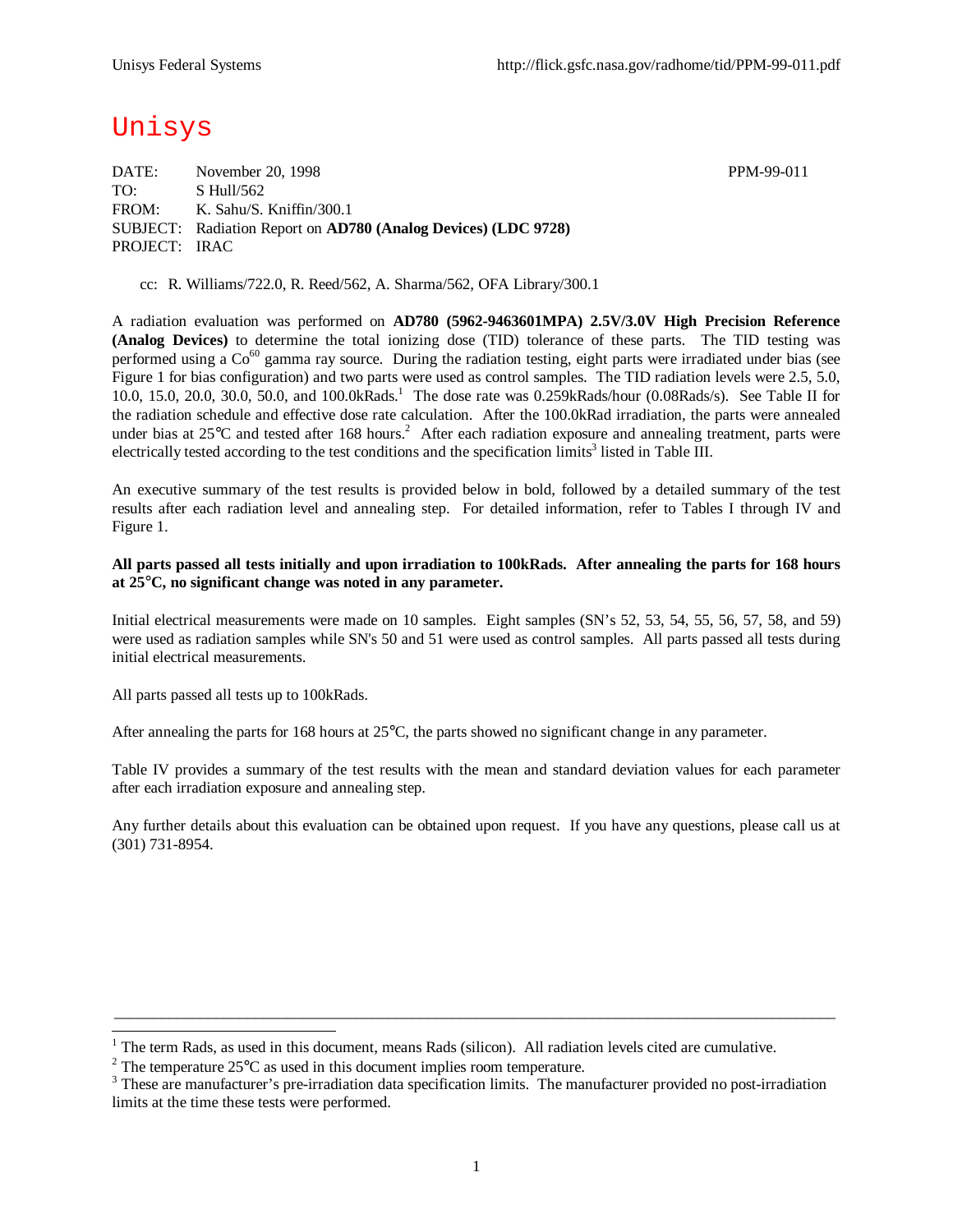### ADVISORY ON THE USE OF THIS DOCUMENT

The information contained in this document has been developed solely for the purpose of providing general guidance to employees of the Goddard Space Flight Center (GSFC). This document may be distributed outside GSFC only as a courtesy to other government agencies and contractors. Any distribution of this document, or application or use of the information contained herein, is expressly conditional upon, and is subject to, the following understandings and limitations:

(a) The information was developed for general guidance only and is subject to change at any time;

(b) The information was developed under unique GSFC laboratory conditions which may differ substantially from outside conditions;

(c) GSFC does not warrant the accuracy of the information when applied or used under other than unique GSFC laboratory conditions;

(d) The information should not be construed as a representation of product performance by either GSFC or the manufacturer;

(e) Neither the United States government nor any person acting on behalf of the United States government assumes any liability resulting from the application or use of the information.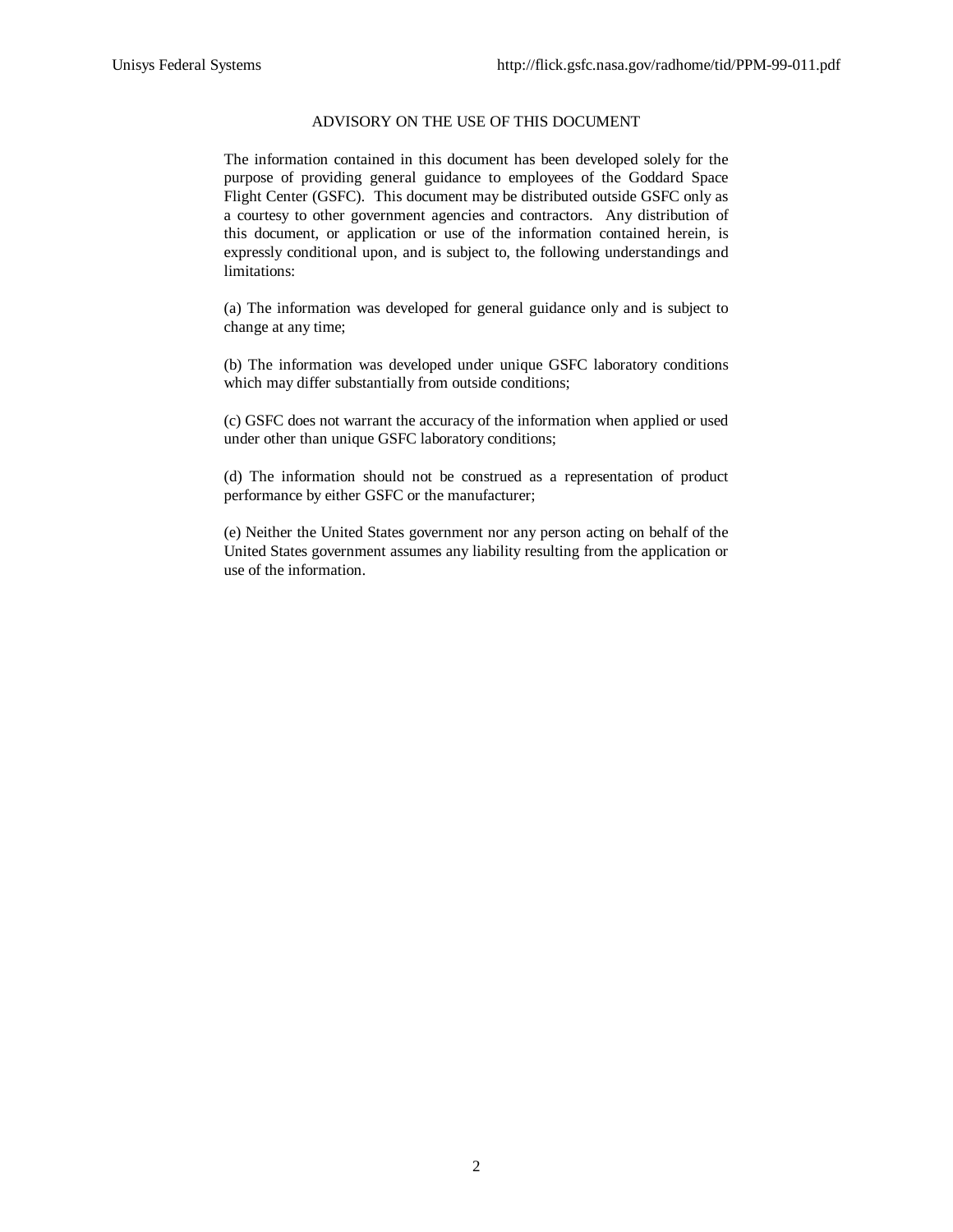# Figure 1. Radiation Bias Circuit for AD780



#### Notes:

- 1.  $V_{IN} = +15V \pm 0.5V$ .
- 2. R = 560 $\Omega$  ±5%, 1/4W (Check I<sub>R</sub>  $\approx$  5.3mA@3.0V).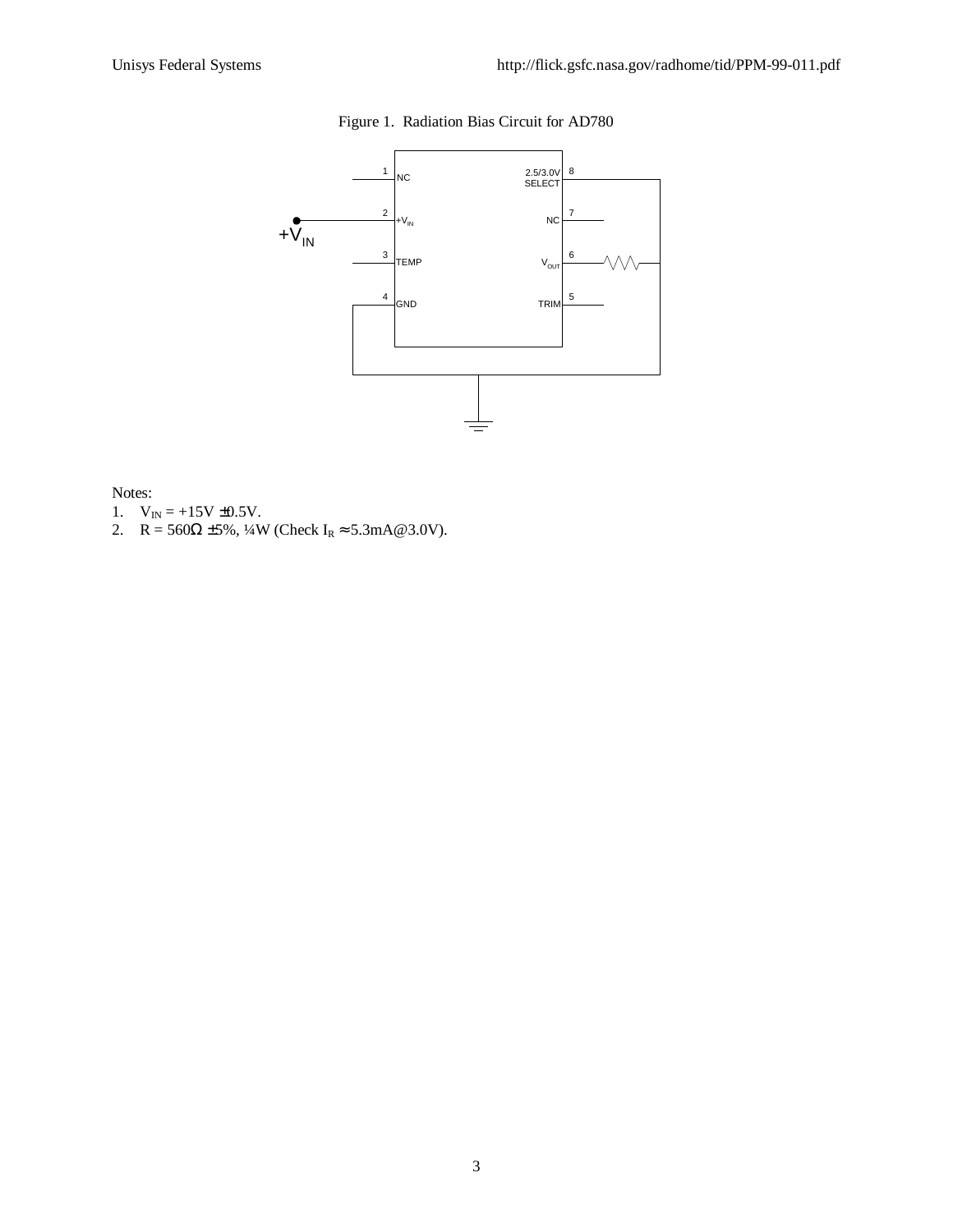| Generic Part Number:                 | AD780                              |
|--------------------------------------|------------------------------------|
| <b>IRAC Part Number:</b>             | AD780SQ (5962-9463601MPA)          |
| Charge Number:                       | M88536                             |
| Manufacturer:                        | <b>Analog Devices</b>              |
| Lot Date Code (LDC):                 | 9728                               |
| <b>Quantity Tested:</b>              | 10                                 |
| Serial Number of Control Samples:    | 50, 51                             |
| Serial Numbers of Radiation Samples: | 52, 53, 54, 55, 56, 57, 58, and 59 |
| Part Function:                       | 2.5V/3.0V High Precision Reference |
| Part Technology:                     | Bipolar                            |
| Package Style:                       | 8 Pin DIP                          |
| Test Equipment:                      | A540                               |
| Test Engineer:                       | S. Norris                          |

### TABLE I. Part Information

• The manufacturer for this part guaranteed no radiation tolerance/hardness.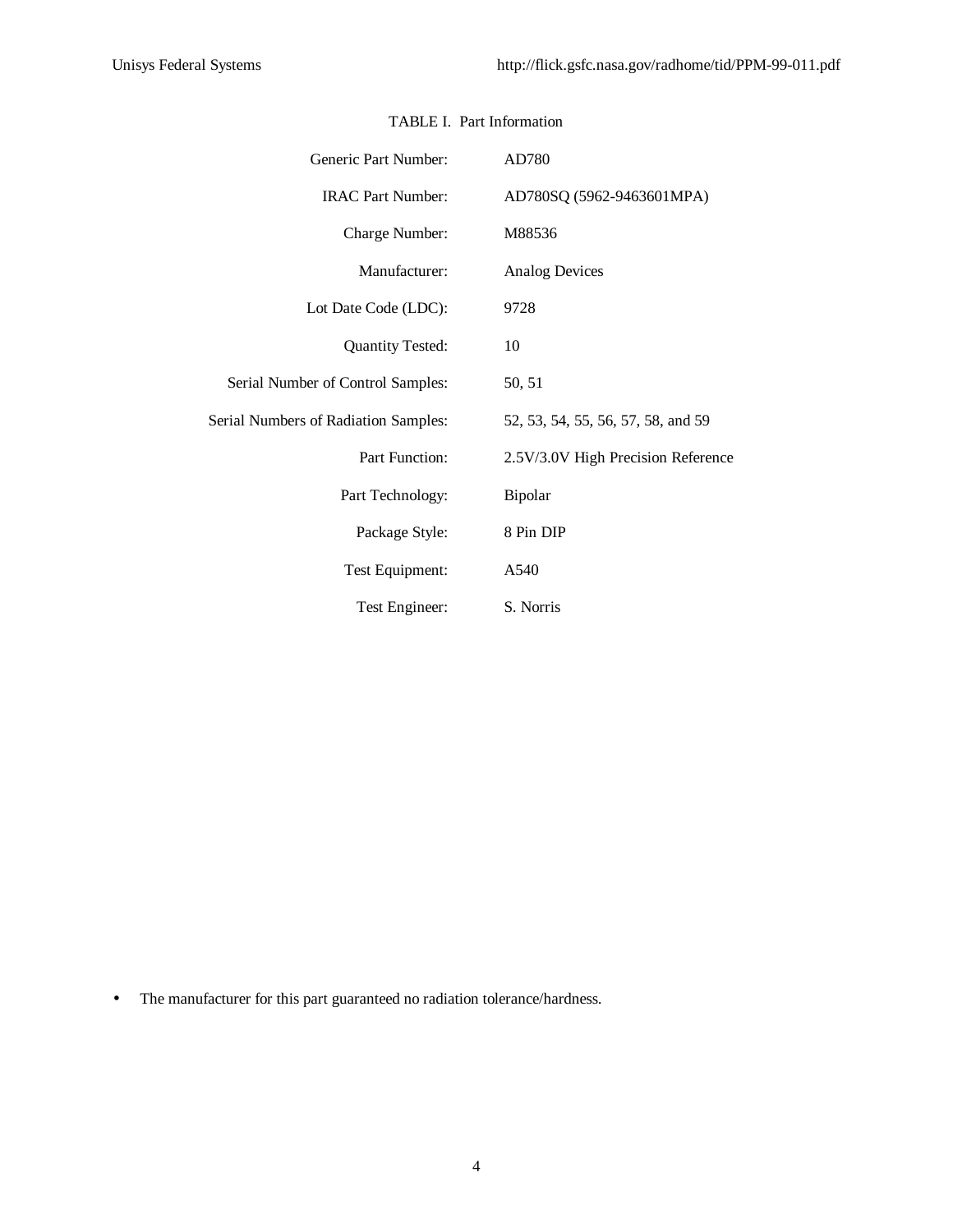| TABLE II. Radiation Schedule for AD780 |  |
|----------------------------------------|--|
|                                        |  |
|                                        |  |
|                                        |  |
|                                        |  |
|                                        |  |
|                                        |  |
|                                        |  |
|                                        |  |
|                                        |  |
|                                        |  |
|                                        |  |
|                                        |  |

Effective Dose Rate = 100,000 RADS/14 DAYS=258.7 RADS/HOUR=0.08 RADS/SEC

PARTS WERE IRRADIATED AND ANNEALED UNDER BIAS, SEE FIGURE 1.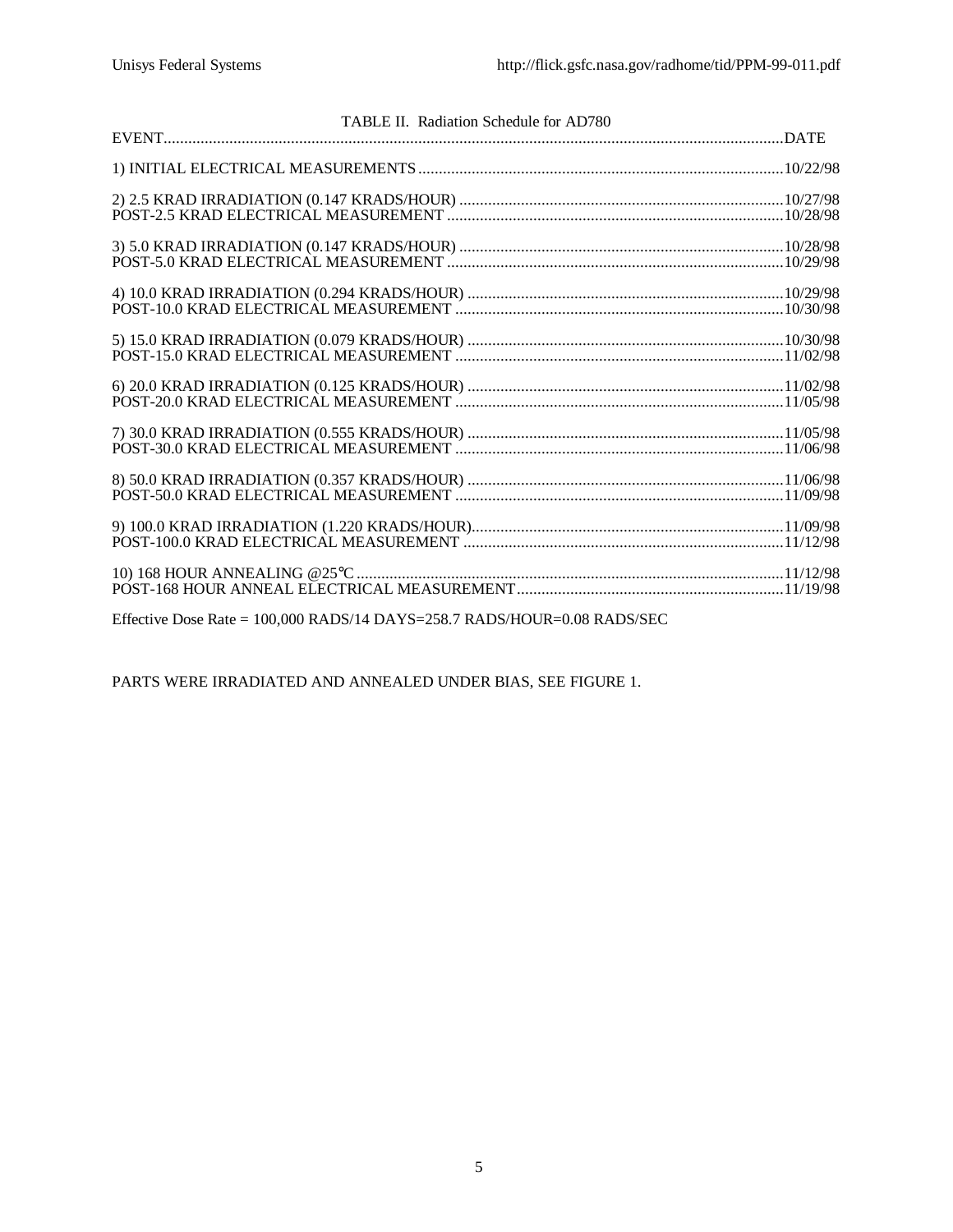Unisys Federal Systems http://flick.gsfc.nasa.gov/radhome/tid/PPM-99-011.pdf Table III. Electrical Characteristics of AD780 /1

| <b>Test</b>      |                   |                                                                                        | Spec. Lim. |       |
|------------------|-------------------|----------------------------------------------------------------------------------------|------------|-------|
| #                | <b>Parameter</b>  | Units Test Conditions /2                                                               | min        | max   |
|                  | $Icc$ 2.5V        | $mA V_{IN} = 5.0V$ , $I_L = 0mA$ , $V_{OUT} = 2.5V$                                    |            | 1.3   |
| $\overline{2}$   | $Icc$ 3.0V        | $mA V_{IN} = 5.0V$ , $I_L = 0mA$ , $V_{OUT} = 3.0V$                                    |            | 1.3   |
| 3                | V Error 2.5V      | $V V_{IN} = 5.0V$ , $I_L = 0mA$ , $V_{OUT} = 2.5V$                                     | 2.495      | 2.505 |
| $\boldsymbol{4}$ | V Error 3.0V      | $V V_{IN} = 5.0V$ , $I_L = 0mA$ , $V_{OUT} = 3.0V$                                     | 2.995      | 3.005 |
| 5                | Vline 2.5V        | $mV$ $V_{\text{OUT}} = 2.5V$ , $V_{\text{IN}} = 4V$ to 36V                             |            | 320   |
| 6                | Vload 2.5V        | $mV$ $V_{\text{OUT}} = 2.5V$ , $V_{\text{IN}} = 5.0V$ , $I_{\text{L}} = 0$ mA to 10 mA |            | 500   |
| 7                | <b>V TEMP PIN</b> | $mV$ <sub>IN</sub> = 5.0V                                                              | 500        | 620   |

Notes:

1/ These are the manufacturer's non-irradiated data sheet specification limits. The manufacturer provided no postirradiation limits at the time the tests were performed.

 $2/T_A = 25$ °C unless otherwise noted.